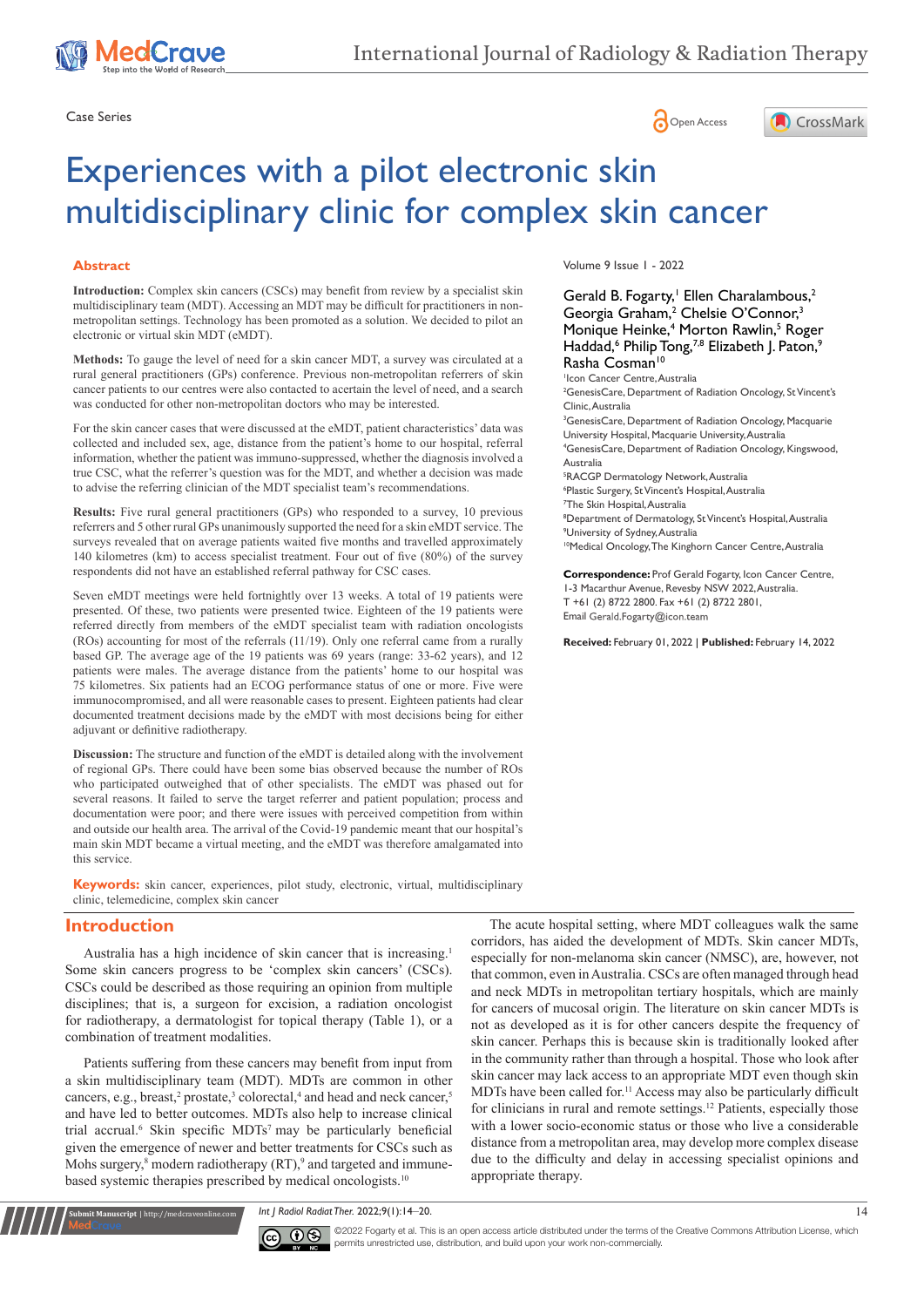## **Table 1** Complex skin cancers (CSCs)

| <b>Characteristics</b> | <b>Description of Characteristic</b>                                                                                                                                   |  |  |  |  |  |  |
|------------------------|------------------------------------------------------------------------------------------------------------------------------------------------------------------------|--|--|--|--|--|--|
| Patient                | Immuno suppressive disease, e.g., HIV                                                                                                                                  |  |  |  |  |  |  |
|                        | Transplant recipient                                                                                                                                                   |  |  |  |  |  |  |
|                        | Haematological malignancy e.g., CLL                                                                                                                                    |  |  |  |  |  |  |
|                        | On immunosuppressive drugs, e.g., long term steroids                                                                                                                   |  |  |  |  |  |  |
|                        | Co-morbidities precluding standard therapy, e.g., significant anticoagulation precluding surgery, vascular insufficiency                                               |  |  |  |  |  |  |
|                        | Patient declines a standard therapy, e.g., a surgical technique that has significant functional and cosmetic impact                                                    |  |  |  |  |  |  |
| Tumour                 |                                                                                                                                                                        |  |  |  |  |  |  |
|                        | Cutaneous melanoma:                                                                                                                                                    |  |  |  |  |  |  |
|                        | Melanoma-in-situ/lentigo maligna/hutchinsons melanotic freckle that is borderline resectable                                                                           |  |  |  |  |  |  |
|                        | Primary melanoma that is 1mm or greater in depth, or 0.8mm with ulceration that may require sentinel lymph<br>node biopsy                                              |  |  |  |  |  |  |
|                        | Metastatic melanoma to regional lymph nodes and beyond                                                                                                                 |  |  |  |  |  |  |
|                        | Keratinocyte cancers (BCC, SCC):                                                                                                                                       |  |  |  |  |  |  |
|                        | Borderline resectable; resection having a bearing on future function and cosmesis                                                                                      |  |  |  |  |  |  |
|                        | High risk features following resection, e.g., positive margin, lymph vascular space invasion, perineural invasion or<br>nerves over 0.1 mm in diameter, over 4mm thick |  |  |  |  |  |  |
|                        | Local recurrence                                                                                                                                                       |  |  |  |  |  |  |
|                        | Metastatic to regional lymph nodes and beyond.                                                                                                                         |  |  |  |  |  |  |
|                        | Extensive skin field cancerisation                                                                                                                                     |  |  |  |  |  |  |
|                        | Rare cutaneous cancers:                                                                                                                                                |  |  |  |  |  |  |
|                        | Merkel cell carcinoma                                                                                                                                                  |  |  |  |  |  |  |
|                        | Cutaneous T-cell lymphoma                                                                                                                                              |  |  |  |  |  |  |
|                        | Kaposi's sarcoma                                                                                                                                                       |  |  |  |  |  |  |
|                        | Sebaceous gland carcinoma                                                                                                                                              |  |  |  |  |  |  |
|                        | Dermatofibrosarcoma protuberans                                                                                                                                        |  |  |  |  |  |  |
|                        | Benign - recalcitrant keloids, etc                                                                                                                                     |  |  |  |  |  |  |
| Treatment              | Trial patient where a trial is only offered at a certain location, e.g., metropolitan                                                                                  |  |  |  |  |  |  |
|                        | Investigation or treatment only available at a certain location, e.g., metropolitan                                                                                    |  |  |  |  |  |  |

Abbreviations: CLL; chronic lymphocytic leukemia, HIV; human immunodeficiency virus

# Technology has been promoted as a solution.13 A literature review14 found that telemedicine resulted in increased levels of medical competence and improved provisions of diagnosis, treatment, and follow-up of patients irrespective of location. Another literature review15 showed that two decades of teledermatology have reduced travel, wait times and unnecessary dermatologic visits, and also improved access of care to underserved patients. Finally, a Canadian group<sup>16</sup> also used telemedicine to conduct a dermatology-based randomised controlled trial (RCT).

We decided to pilot an electronic or virtual skin MDT (eMDT) for CSCs aimed at regional patients to assess its utility. The structure, function and measures of success are detailed in the discussion.

# **Methods**

This project was planned to be a research project with ethics approval and research resources assumed.

- 1. Establishing the need for a skin eMDT
- a. Rural general practitioner's (GP) survey

Initially, we wanted to establish whether there was a need for an eMDT. In December 2019, the Rural Doctors Network and Rural Doctors Association of New South Wales (NSW) held a rural GP conference in Manly, Sydney. We hosted a booth at the conference and distributed surveys about skin MDTs to understand the level of interest of participating doctors.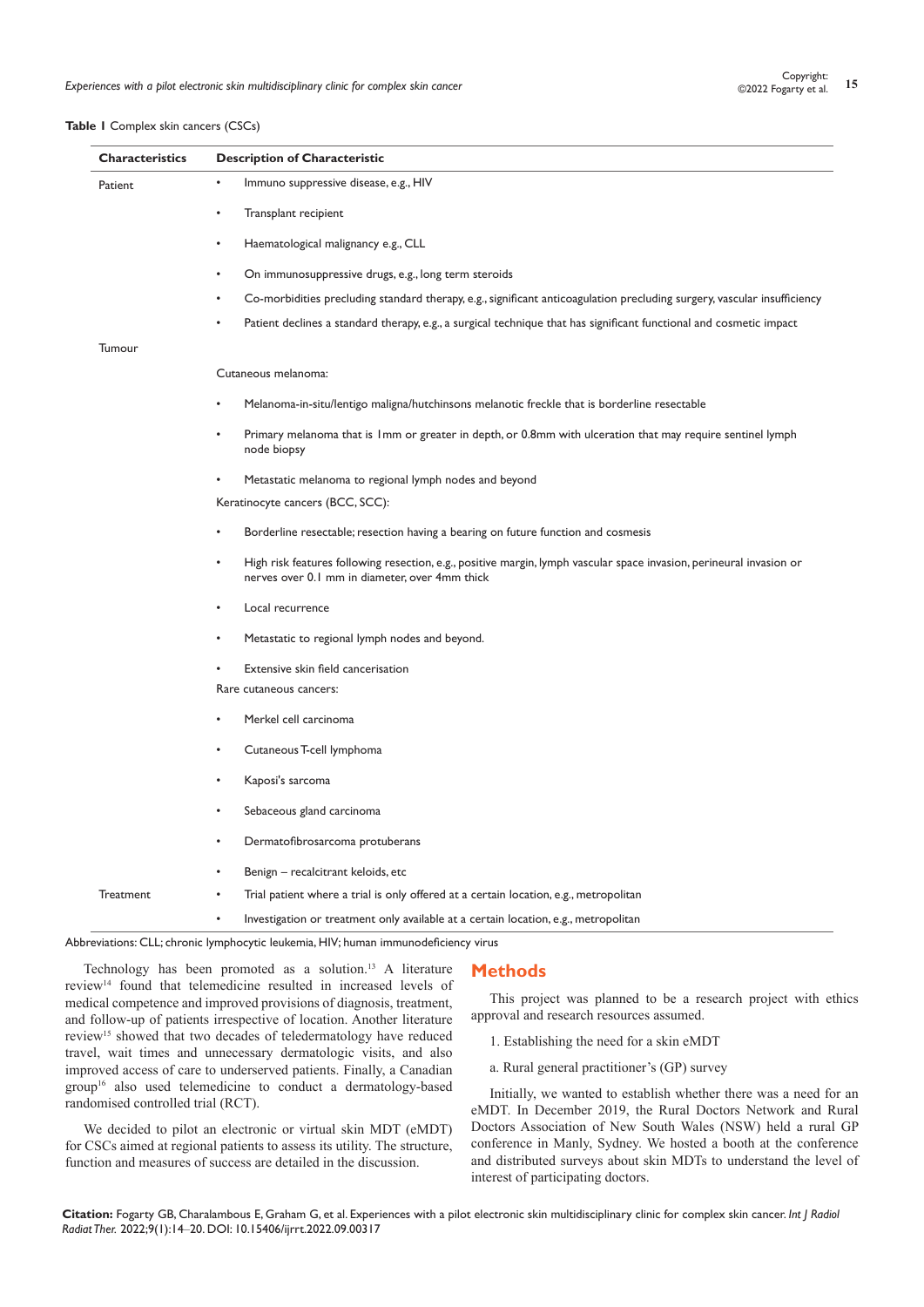#### b. Asking previous non-metropolitan referrers

We analysed our records and contacted other NSW GPs in remote and rural areas who had previously referred to our service for any reason. We also contacted GPs who had been involved in the care of patients with CSCs that we had treated as we particularly wanted to hear their opinion on the need to establish a skin eMDT.

#### c. Contacting potentially interested non-metropolitan GPs

We assumed that rural areas with a radiation oncology (RO) service would have a skin MDT or, at the very least, an established referral pathway for CSCs. Therefore, we carried out an internet search for rural GPs in rural NSW locations without an RO facility and found the names and addresses of those advertising an interest in skin. Towns such as Lithgow, Bega, Goulburn and Dubbo were examples. We collated lists, rang each practice and tried to speak to the GPs with a skin interest.

#### 2. eMDT data collection

We prospectively planned to collect patient oncological outcome data at one year as well as data on functionality and cosmesis, quality of life (QoL), costs, timing of treatments, feasibility, and whether the eMDT was of assistance to the referring GP.

When the eMDT finally began, data was collected on patient characteristics: sex, age, distance from home to our hospital, who referred, immunosuppression status, and the diagnosis or not of a true CSC. We also collected data on what the referrer's question was for the MDT, and whether a decision was made to advise the referring clinician of the treatment recommendation. Finally, we collected data on the meetings themselves including the meeting date, who attended, the number of cases per meeting, whether the case was a new or a review patient, and whether the decisions made by the MDT specialists were unanimous. Data were retrospectively retrieved and the results were then tabulated.

#### **Results**

Ethics submission was not obtained nor were research resources allocated.

- 1. Establishing whether there is a need for a skin eMDT.
- a) Rural doctors survey

At the rural GPs conference, despite the distribution of many survey forms (number unknown), only five surveys were completed and returned. The response rate can therefore not be assessed.

From the five returned surveys, there was unanimous agreement for the need for more timely access to specialist care for nonmetropolitan CSC patients. The survey also revealed that the average number of kilometres (km) a patient must travel from their residence for specialist care was approximately 140 km, and that the average wait time for specialist care for patients with CSCs was approximately five months. Four out of five (80%) survey respondents did not have an established referral pathway for patients with CSCs. Many conversations were had with GPs at the conference and all identified a need. There were no negative verbal or written comments about establishing a pilot eMDT.

b) Asking previous non-metropolitan referrers

Ten non-metropolitan GPs were contacted by the specialists conducting the eMDT clinic, and all were favourable to the idea.

c) Contacting potentially interested non-metropolitan GPs

Five non-metropolitan GPs were contacted and all were supportive towards the eMDT.

#### 2. Meeting data

Data from the meetings are detailed in Table 2. In total, seven meetings were held each fortnight over 13 weeks. Nineteen patients in total were presented. Two of these were presented twice. None required a histological slide or imaging review. Eighteen were selfreferred from within the specialist team that was present on the meeting calls. ROs presented most of the patients (11/19), possibly because there were more ROs (3) than other specialists (regular surgeon = 1, dermatologist = 1, medical oncologist = 1) participating. Only one referral came from a rurally based GP who had heard about the initiative while attending the rural GPs conference.

| <b>Meeting</b><br>No. | <b>Meeting</b><br>Date | <b>Specialists attending</b>                               | No. of cases<br>New/review | <b>New Pt referral</b><br>from         | Decisions made on<br>outcome Y/N | Unanimous decisions                                 |
|-----------------------|------------------------|------------------------------------------------------------|----------------------------|----------------------------------------|----------------------------------|-----------------------------------------------------|
|                       | 3/8/20                 | Sx, Der, RO, MO                                            | 2/0                        | RO <sub>2</sub>                        | yes                              | yes                                                 |
| 2                     | 17/8/20                | Sx, Der, RO, MO                                            | 4/1                        | <b>RO 2 Sx 2</b>                       | yes                              | yes                                                 |
| 3                     | 31/8/20                | Roll not taken                                             | 3/1                        | RO <sub>3</sub>                        | yes                              | yes                                                 |
| 4                     | 14/9/20                | Roll not taken                                             | 3                          | RO <sub>2</sub><br>GP I                | yes                              | yes                                                 |
| 5                     | 28/9/20                | Roll not taken                                             | 3                          | $S \times 3$                           | yes                              | Not documented                                      |
| 6                     | 26/10/20               | Roll not taken                                             | 3                          | RO I<br>$S \times 1$<br>Der I          | yes                              | Not documented                                      |
| 7                     | 9/11/20                | Roll not taken                                             |                            | RO I                                   | yes                              | Not documented                                      |
| <b>Totals</b>         | 7 over 13<br>weeks     | 2 meetings had full specialty<br>representation; 5 unknown | 19/2                       | RO II<br>$S \times 6$<br>Der I<br>GP I | All yes                          | 4 meetings had<br>unanimous decisions; 3<br>unknown |

#### **Table 2** Meeting characteristics

Abbreviations: Sx; surgeon, Der; dermatologist, RO; radiation oncologist, MO; medical oncologist, No; number, Pt; patient, Y; yes

**Citation:** Fogarty GB, Charalambous E, Graham G, et al. Experiences with a pilot electronic skin multidisciplinary clinic for complex skin cancer. *Int J Radiol Radiat Ther.* 2022;9(1):14‒20. DOI: [10.15406/ijrrt.2022.09.00317](https://doi.org/10.15406/ijrrt.2022.09.00317)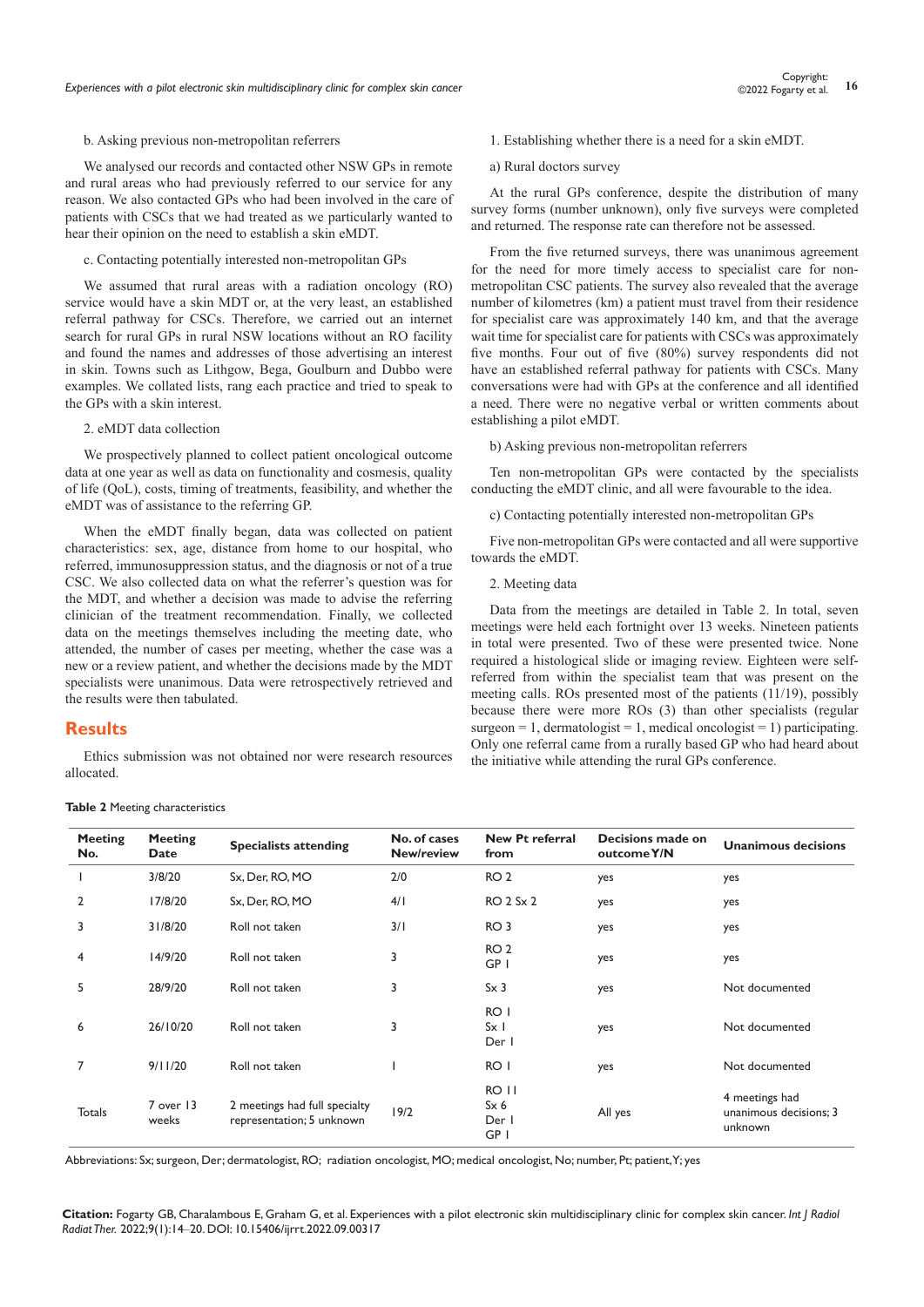Patient characteristics are detailed in Table 3. Of the 19 patients evaluated, there were 12 males. The average age of all patients was 69 years (range: 33-92). The average distance from the patient's place of residence to treatment was 75kms. Six patients had an ECOG

performance status of one or more. Five were immunocompromised. Eighteen were truly complex as per our definition in Table 1. All were reasonable cases to present. Eighteen had clearly documented decisions made by the eMDT.

#### **Table 3** Patient characteristics

| Meeting;<br>Pt No | Sex/Age    | <b>Distance from</b><br>home (Kms) | <b>ECOG/Immuno/</b><br><b>Complex</b>  | <b>Question to MDT</b>                         | <b>Decision</b>                   |
|-------------------|------------|------------------------------------|----------------------------------------|------------------------------------------------|-----------------------------------|
| 1;1               | M/81       | 20                                 | 2/N/Y                                  | Persisting ulcer<br>Post RT                    | Conservative<br>Mx                |
| 1;2               | F/33       | 75                                 | 0/N/Y                                  | Nasal T1 BCC persisting<br>Post Imig           | Def RT and if fails then Sx       |
| 2;3               | M/68       | 8                                  | 0/Y(HIV)/Y                             | TI SCC lip into muscle, PNI                    | Good margins<br>Observe           |
| 2;4               | M/81       | 40                                 | I/Y(MG)/Y                              | T2 scalp SCC 10mm thick                        | Good margins<br>Observe           |
| 2;5               | M/70       | 4                                  | 0/N/Y<br>Anticoagulated                | PDSCC failed SSG on scalp with PNI<br>$0.2$ mm | Observe -<br>Recovering on review |
| 2;6               | F/38       | 40                                 | I/Y(Tx)/Y                              | T <sub>2</sub> PD <sub>SCC</sub> lip           | Def RT and if fails then Sx       |
| 3:7               | M/89       | $\overline{10}$                    | 0/N/Y                                  | TI MDSCC<br>Lip PNI                            | Observe                           |
| 3;8               | M/81       | $\overline{2}$                     | 0/N/Y                                  | MCC lip<br>Best FU?                            | 3/12 PE<br>6/12 PET               |
| 3;9               | M/45       | 25                                 | 0/N/Y                                  | <b>MDSCC Cheek</b><br>Piecemeal excision       | Adjuvant<br>RT                    |
| 4;10              | M/87       | 324                                | I/N/Y                                  | RT field edge recurrence                       | Def SXRT                          |
| 4:11              | F/72       | 25                                 | 0/N/Y                                  | TI BCC nose<br>+ margin                        | Adj SXRT                          |
| 4:12              | F/80       | 557                                | 0/N/Y                                  | T <sub>2</sub> BCC<br>Chest PNI                | Observe                           |
| 5:13              | M/92       | 37                                 | I/Y/Y                                  | T3N2 Mel                                       | Palliation                        |
| 5:14              | M/80       | $\overline{10}$                    | I/Y/Y                                  | Mult BCCs                                      | Def RT                            |
| 5;15              | F/50       | 43                                 | 0/N/Y                                  | Mult rec BCCs                                  | Def RT                            |
| 6:16              | M/76       | 17                                 | 0/N/Y                                  | Rec SCC                                        | Def RT                            |
| 6:17              | M/75       | 120                                | ŗ                                      | <b>BCC LVSI</b>                                | unclear                           |
| 6:18              | M/61       | 30                                 | 0/N/Y                                  | <b>BCC PNI</b>                                 | Adj RT                            |
| 7:19              | F/57       | 34                                 | 0/N/N                                  | <b>BCC</b> nose tip                            | Def RT                            |
| Totals/Ave        | F6; M13/69 | 75                                 | 6 not ECOG 0<br>5 Immuno<br>18 Complex | All reasonable                                 | 18 clear<br>decisions             |

Abbreviations: MG; myasthenia gravis on steroids, Imuran; HIV; human immunodeficiency virus, T1; TNM tumour stage 1<sup>17</sup>, T2; TNM tumour stage 2, BCC; basal cell carcinoma, SCC; squamous cell carcinoma, PNI; perineural invasion, mm; millimetre, PDSCC; poorly differentiated squamous cell carcinoma, SSG; split skin graft, Def; definitive, Pt No; patient number, Tx; transplant, ECOG; eastern cooperative oncology group – a measure of performance status, MCC; merkel cell carcinoma, FU; follow up, PE; physical examination, PET; positron emission tomography scan, + - positive; Mel; melanoma, Rec; recurrent, LVSI; lymphovascular space invasion, Adj; adjuvant, Ave; averages, Immuno; immunosuppressed, Imiq; imiquimod, SXRT; superficial radiotherapy, Sx; surgery

Data was not collected on oncology outcome at one year, functionality and cosmesis, QoL, costs, timing of treatments, feasibility, and whether the eMDT has been of assistance to referring GP.

# **Discussion**

- 1. Structure and function of the eMDT
- a. Staffing

After consulting experts and possible eMDT colleagues, we decided to staff the eMDT with volunteer specialists who were already part of our face-to-face hospital-based skin MDT. We thought this would be more appropriate for continuity in that if a patient was referred and admitted to our hospital the same skin specialists would be involved in the patient's inpatient care.

A plastic surgeon, dermatologist, radiation oncologist and medical oncologist were considered essential for the eMDT. A terms of reference document (ToR) was generated. A clinician 'chair' was appointed. Certain specialists were invited and all of those invited agreed to be involved. Each then identified a colleague who could fill in for them in case of absence, guaranteeing redundancy. Each signed the ToR for the eMDT and gave proof of their current qualifications and medical indemnity cover.

**Citation:** Fogarty GB, Charalambous E, Graham G, et al. Experiences with a pilot electronic skin multidisciplinary clinic for complex skin cancer. *Int J Radiol Radiat Ther.* 2022;9(1):14‒20. DOI: [10.15406/ijrrt.2022.09.00317](https://doi.org/10.15406/ijrrt.2022.09.00317)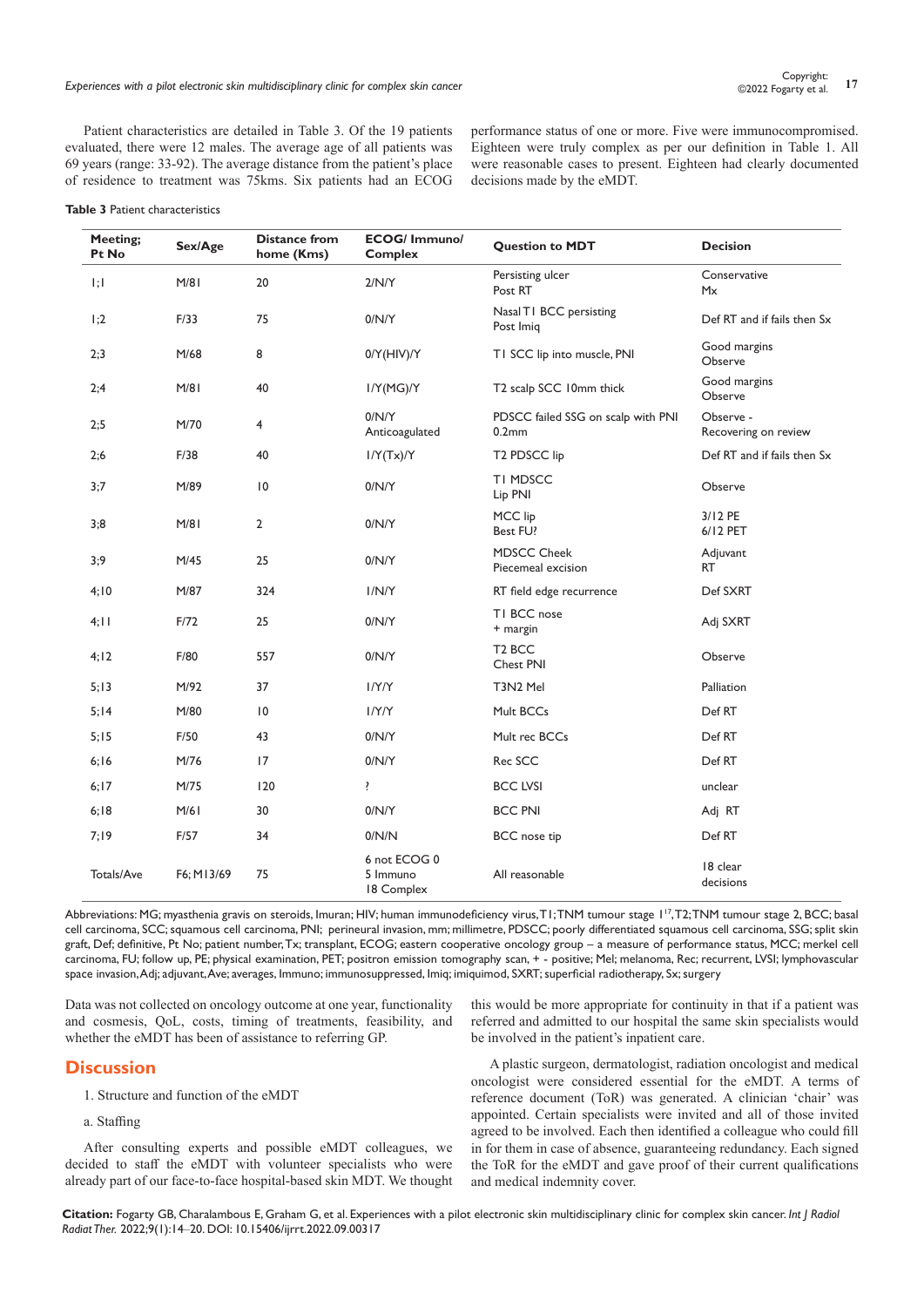An interested dermato-pathologist was identified. However, this position was not considered essential to any real time meetings and we decided to rely on the initial histology report. If histological clarification was thought to be warranted, the histopathologist would be consulted to provide a slide review in time for the next meeting. Radiology was treated similarly. The imaging report was to be considered true, and if the images were to be interrogated, a film review would be done with a radiologist offline.

We selected an appropriate electronic platform. Patients were not charged any out-of-pocket fee to have their case discussed in the pilot phase. Any monies earned by the eMDT through patient health insurance billing was used to cover the administrative costs of the eMDT. A clinical nurse consultant (CNC) was paid to provide administration support. The CNC would report to the chair for meeting requirements.

#### b. Function

Initially we thought that the eMDT could operate by metachronous consultation; that is, that the specialists involved would not have to get together at the same time. The planned workflow was that the GP would identify and consent the patients and contact the responsible CNC who would then collect patient information from the referring clinician's practice (e.g., photos, histopathology reports, referral letter etc.), and format these for the eMDT chair who would review the case. The chair would then ask the specialists thought relevant to supply a written opinion. These opinions would be collated by the chair and sent back to the referring doctor with the group's opinion. The eMDT would also suggest a treatment pathway through our hospital into which the GP could refer. If the GP wanted to refer elsewhere, for example, to a more local treatment centre, then that would be their prerogative. The GP could use the eMDT recommendation to inform the new alternate pathway with assumed permission from our eMDT. The eMDT could even suggest an alternative treatment pathway via another institution located perhaps closer to home. This would help to achieve the aim of the eMDT – to enhance the journey for patients with CSCs and facilitate timely care options for GPs.

Some of the specialists agreed to be involved in the eMDT based on its format of metachronous consultation. However, it soon became apparent that real time or synchronous discussion was necessary, necessitating the need for specialists to be available at the same time. As the demands of conducting the eMDT had now changed, some members of the eMDT had some understandable difficulty with attendance. Meetings were held fortnightly as it was thought that monthly was too long to wait for a patient with a CSC and would not achieve the improved access to treatment that the eMDT aimed to deliver.

We initially designed the eMDT as a pilot study. It was envisaged that the pilot eMDT study would a) lead to an understanding of whether this service was of value to rural GPs; b) provide access to skin patients who currently may not be receiving high quality care; c) deliver a reliable service and platform in an eMDT format for rural doctors and specialist clinicians to discuss patient cases; and d) provide opinions on treatment recommendations and rapid access referral pathways to specialists, if required. We therefore planned to collect data on oncologic outcomes at one year to include functionality and cosmesis, QoL, costs, timing of treatments, feasibility, and whether the eMDT was of assistance to referring GPs.

This pilot study was to be submitted for ethics approval with research resources allocated. Endpoints were chosen to give an objective measurement of the success of the pilot. These included

metrics to see if the time it took for a rural doctor to receive a specialist management opinion improved, if access to specialist care for patients was enhanced, and if there were better patient outcomes, such as disease control, function and cosmetic acceptability at one year. More subjective measures were to see if the eMDT delivered better patient QoL, and if the referring doctor also experienced a better care journey for the patient. The latter was considered an interesting statistic to capture as it was thought that referring doctors generally have poor journey experiences given the results of our initial survey. This is because the referring doctor may have a better understanding than the patient of the seriousness of a complex skin cancer diagnosis, for example, in the event of a melanoma or Merkel cell carcinoma, and experience increased levels of anxiety until a specialist treatment pathway had finally been established. This data was not collected as detailed below.

The eMDT, which was initiated before the COVID-19 pandemic started, was discontinued after seven meetings due to several factors. These included the fact that the main hospital face-to-face skin MDT was also moving to an electronic platform with the arrival of Covid. The decision was made to amalgamate, and so the eMDT was combined with the monthly main hospital skin MDT. This meeting continues to run virtually. Further studies of this nature may no longer be useful as the pandemic has now justified the use of telemedicine.

The eMDT was conducted with great respect and camaraderie between the involved specialists; however, the pilot suffered from several issues. The initial design as a metachronous meeting was an error. It was not a properly conducted research study as adequate resources were lacking, and it started prior to any ethics submission. As the status of the pilot as a research project with data collection declined, so too did the quality of documentation. For example, the discipline of the attending specialists was only recorded for the first two meetings. Therefore, the true multidisciplinary nature of subsequent meetings could not be guaranteed. Whether or not patient management decisions were unanimous was not recorded for the last three meetings. There were also issues with process - in the available records, there are cases where it is not clear if the referring doctor(s) were sent a letter from the eMDT specialists outlining the disease management opinion. This may have been because the referring doctor was always present in the meeting anyway and heard the opinion; however, this is not good enough for an MDT let alone a research project.

At doctor level, there were concerns about the eMDT. There was insufficient uptake from the non-metropolitan GPs who were considered the target group of referrers. We think this was due to inadequate message penetration rather than the lack of need. Only one patient came from a rural GP, so the eMDT was never really tested for the purpose it was intended to serve. Most of the MDT opinions were for either adjuvant or definitive radiotherapy. There may be some bias observed because a greater number of ROs, compared to other specialists, participated and brought cases for discussion.

The reasons why rural GPs were not the main referrers was debated in hindsight with the help of a GP colleague (Dr. RM) who represents many regional GPs. Non-referral was felt to be mainly due to either a lack of knowledge of the MDT and its existence, or an overall lack of experience with MDTs. Referral pathways are built on relationships, involve trust and take time to develop.

GPs may also be reluctant to attend an MDT because they a) receive little assistance and are too time poor; b) may not understand the jargon used in the process and therefore not know how to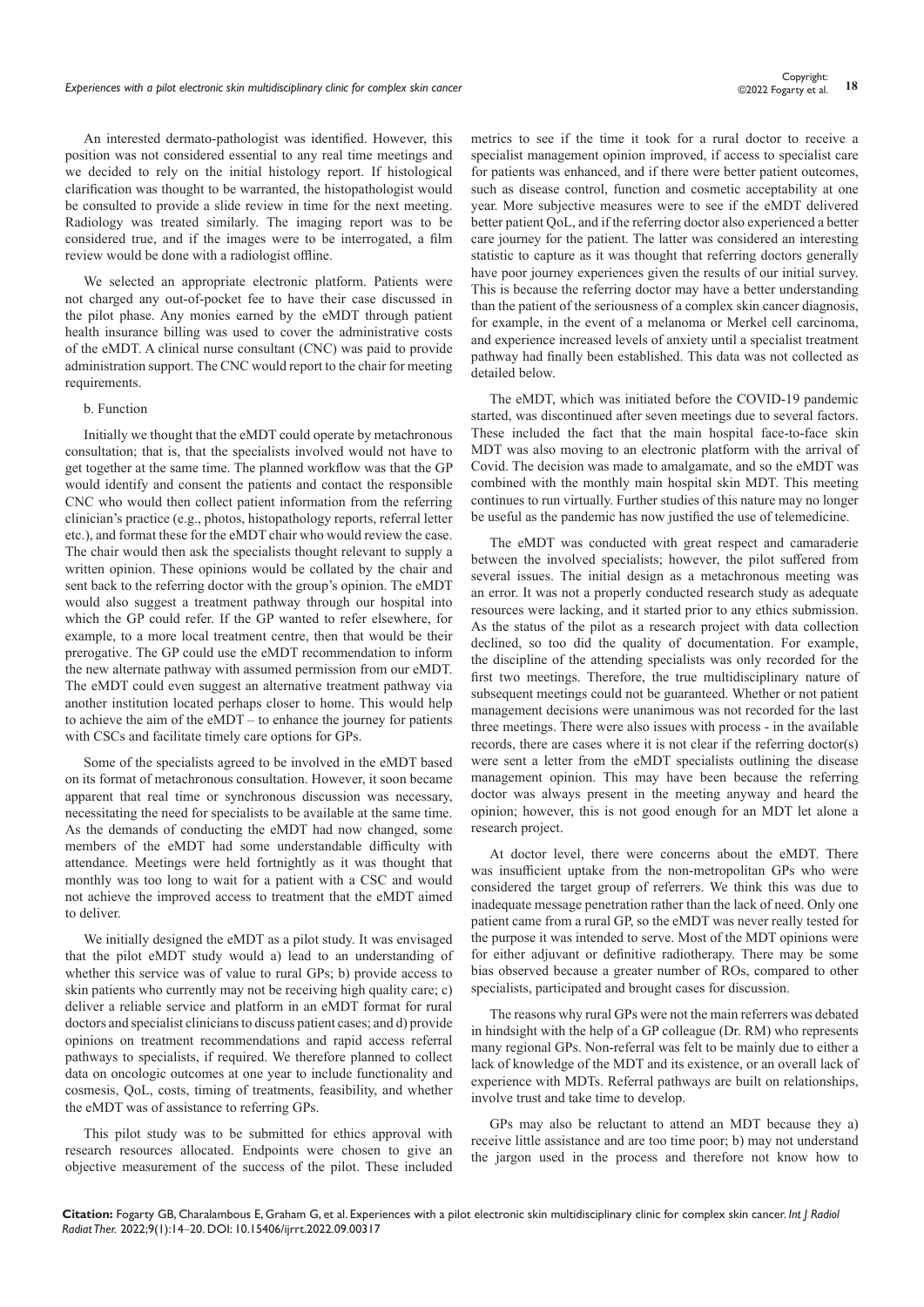contribute; and c) may not wish to attend for privacy or other concerns if different patients are discussed. One potential solution to attract GPs may involve creating a separate section within the MDT for the GP. This would need to be scheduled in advance as most regional GPs are booked out for weeks. Other solutions may include regular emails and education to include updates on staging criteria, or descriptions of specific treatments and 'special' side effects that the GP can feel confident to discuss with patients. A commonly used jargon sheet would also be helpful.

From the MDT specialists' perspective, involving the GP in the MDT is beneficial, especially when it comes to understanding more about a patient's social situation or treatment preferences. For example:

- The level of family support and how to garner it
- What community support may be available and how is it best accessed
- The patient's employment or socio-economic status, and how to reduce the financial impact of a CSC diagnosis and treatment
- Reasons for treatment refusal
- Travel issues to and from treatment and how to best overcome these concerns
- How the patient is coping overall
- The provision and availability of local follow up care

Another concern from doctors was the perception that the eMDT was competing with other MDTs. It did compete with our own hospitalbased MDT which is why we wanted to ensure that our patients came from outside our own hospital's heath catchment area. On average, patients in our pilot lived 75 kms from our hospital, which helped to relieve this concern. There were also concerns that our eMDT may impact referrals to other catchment areas and that we were competing on "turf" that was not our own.

There was some concern that our eMDT was open to specialists who were not on staff at our hospital. Munro et al.<sup>18</sup> mentions the idea of 'tribalism' and its influence on MDTs. The tribe may be thought of as clinicians belonging to the same discipline or to the same health facility. Tribal allegiances and social identities may, just as in a traditional MDT, cause problems with the effectiveness of a virtual team. This is especially so in an eMDT which is precisely aimed at delivering better care to those outside of immediate health area. Unconscious loyalty to the discipline or facility may impact the delivery of best outcomes. Hopefully, with the continuing disruption and democratisation of the internet, and the prioritisation of patient's needs over disciplines or institutions, these influences will decrease over time.

# **Conclusion**

We report on the operation of a pilot eMDT for complex skin cancers that aimed to create better access to care for non-metropolitan patients. On limited enquiry, there seemed to be a need for this service. The creation of the eMDT was associated with good engagement from specialists. There were problems with the initial design of metachronous versus synchronous meetings, which were overcome thanks to the good will of the attending specialists. The actual meeting dynamics enabled all attendees to give treatment recommendations and appropriate group opinions were delivered, usually unanimously. Of the 19 patients presented, only one came, however, from the targeted referrer group (non metropolitan GPs). All other referrals came via the attending specialists. There were issues with adequate documentation and data recording, and a proper research mentality was lacking, e.g., the project was not submitted to an ethics committee. The eMDT was ultimately phased out and assimilated into the hospital's main skin MDT. This was because it was not serving the target referrer and doctor population, there were issues with perceived competition both within and outside the hospital's health catchment area, and the pandemic forced the hospital's main skin MDT to operate virtually.

# **Acknowledgments**

The authors wish to thank Aileen Eiszele of A&L Medical Communications for editing and writing assistance. We also would like to thank Xstrahl (UK) for funding the medical writer and the cost of open access publication.

# **Disclosures**

Gerald Fogarty is on the advisory boards of Merck Serono Australia Pty Ltd and Sanofi-Aventis Australia Pty Ltd. He has received grants from Merck Serono Australia Pty Ltd and Sanofi-Aventis Australia Pty Ltd, and is a GenesisCare share holder.

# **References**

- 1. [Cancer Council. Skin cancer incidence and mortality. 2020.](https://wiki.cancer.org.au/skincancerstats_mw/index.php?title=Skin_cancer_incidence_and_mortality&oldid=756)
- 2. [Chirgwin J, Craike M, Gray C et al. Does multidisciplinary care](https://www.ncbi.nlm.nih.gov/pmc/articles/PMC2988663/)  [enhance the management of advanced breast cancer?: Evaluation of](https://www.ncbi.nlm.nih.gov/pmc/articles/PMC2988663/)  [advanced breast cancer multidisciplinary team meetings.](https://www.ncbi.nlm.nih.gov/pmc/articles/PMC2988663/) *J Oncol Pract.* [2010;6\(6\):294−300.](https://www.ncbi.nlm.nih.gov/pmc/articles/PMC2988663/)
- 3. [Gomella LG, Lin J, Hoffman-Censits J, et al. Enhancing prostate cancer](https://pubmed.ncbi.nlm.nih.gov/21358951/)  [care through the multidisciplinary clinic approach: A 15-year experience.](https://pubmed.ncbi.nlm.nih.gov/21358951/)  *J Oncol Pract*[. 2010;6\(6\):e5−e10.](https://pubmed.ncbi.nlm.nih.gov/21358951/)
- 4. [Levine RA, Chawla B, Bergeron S, et al. Multidisciplinary management of](https://pubmed.ncbi.nlm.nih.gov/22645076/)  [colorectal cancer enhances access to multimodal therapy and compliance](https://pubmed.ncbi.nlm.nih.gov/22645076/)  [with National Comprehensive Cancer Network \(NCCN\) guidelines.](https://pubmed.ncbi.nlm.nih.gov/22645076/) *Int J Colorectal Dis*[. 2012;27\(11\):1531–1538.](https://pubmed.ncbi.nlm.nih.gov/22645076/)
- 5. [Lo Nigro C, Denaro N, Merlotti A, et al. Head and neck cancer: improving](https://pubmed.ncbi.nlm.nih.gov/28860859/)  [outcomes with a multidisciplinary approach.](https://pubmed.ncbi.nlm.nih.gov/28860859/) *Cancer Manag Res*. [2017;9:363−371.](https://pubmed.ncbi.nlm.nih.gov/28860859/)
- 6. [Mobley EM, Swami U, Mott S, et al. A retrospective analysis of clinical](https://pubmed.ncbi.nlm.nih.gov/32222709/)  [trial accrual of patients presented in a multidisciplinary tumor board at](https://pubmed.ncbi.nlm.nih.gov/32222709/)  [a tertiary health care center and associated barriers.](https://pubmed.ncbi.nlm.nih.gov/32222709/) *Oncol Res Treat.* [2020;43\(5\):196−203.](https://pubmed.ncbi.nlm.nih.gov/32222709/)
- 7. [Ali SR, Dobbs TD, Hutchings HA et al. Composition, quoracy and cost](https://pubmed.ncbi.nlm.nih.gov/34187763/)  [of specialist skin cancer multidisciplinary team meetings in the United](https://pubmed.ncbi.nlm.nih.gov/34187763/)  Kingdom. *[J Plast Reconstr Aesthet Surg.](https://pubmed.ncbi.nlm.nih.gov/34187763/)* 2021;74(12):3335−3340.
- 8. [Narayanan K, Hadid OH, Barnes EA. Mohs micrographic surgery versus](https://www.cochrane.org/CD007041/EYES_mohs-micrographic-surgery-versus-surgical-excision-for-periocular-basal-cell-carcinoma)  [surgical excision for periocular basal cell carcinoma.](https://www.cochrane.org/CD007041/EYES_mohs-micrographic-surgery-versus-surgical-excision-for-periocular-basal-cell-carcinoma) *Cochrane Database [of Systematic Reviews](https://www.cochrane.org/CD007041/EYES_mohs-micrographic-surgery-versus-surgical-excision-for-periocular-basal-cell-carcinoma)*. 2014;12.
- 9. [Fogarty GB, Young S, Lo S, et al. Field-based radiotherapy using](https://medcraveonline.com/IJRRT/field-based-radiotherapy-using-volumetric-modulated-arc-therapy-vmat-for-skin-field-cancerisation-sfcndashoutcomes-from-100-consecutive-fields.html)  [volumetric modulated arc therapy \(VMAT\) for skin field cancerisation](https://medcraveonline.com/IJRRT/field-based-radiotherapy-using-volumetric-modulated-arc-therapy-vmat-for-skin-field-cancerisation-sfcndashoutcomes-from-100-consecutive-fields.html)  [\(SFC\) – outcomes from 100 consecutive fields.](https://medcraveonline.com/IJRRT/field-based-radiotherapy-using-volumetric-modulated-arc-therapy-vmat-for-skin-field-cancerisation-sfcndashoutcomes-from-100-consecutive-fields.html) *Int J Radiol Radiat Ther*. [2021;8\(1\):13‒24.](https://medcraveonline.com/IJRRT/field-based-radiotherapy-using-volumetric-modulated-arc-therapy-vmat-for-skin-field-cancerisation-sfcndashoutcomes-from-100-consecutive-fields.html)
- 10. [Tanese K, Nakamura Y, Hirai I, et al. Updates on the systemic treatment of](https://pubmed.ncbi.nlm.nih.gov/31355203/)  [advanced non-melanoma skin Cancer.](https://pubmed.ncbi.nlm.nih.gov/31355203/) *Front Med*. 2019;6:160.
- 11. [Mayor S. NICE advocates community services for skin cancer patients.](https://www.bmj.com/content/332/7540/507.3)  [BMJ. 2006;332\(7540\):507.](https://www.bmj.com/content/332/7540/507.3)
- 12. [National Rural Health Alliance. Submission to House of Representatives](https://www.ruralhealth.org.au/sites/default/files/documents/nrha-policy-document/submissions/sub-skin-cancer-inquiry-21-march-2014.pdf.)  [Standing Committee on Health. Skin Cancer in Australia: awareness, early](https://www.ruralhealth.org.au/sites/default/files/documents/nrha-policy-document/submissions/sub-skin-cancer-inquiry-21-march-2014.pdf.)  [diagnosis and management. 2014.](https://www.ruralhealth.org.au/sites/default/files/documents/nrha-policy-document/submissions/sub-skin-cancer-inquiry-21-march-2014.pdf.)

**Citation:** Fogarty GB, Charalambous E, Graham G, et al. Experiences with a pilot electronic skin multidisciplinary clinic for complex skin cancer. *Int J Radiol Radiat Ther.* 2022;9(1):14‒20. DOI: [10.15406/ijrrt.2022.09.00317](https://doi.org/10.15406/ijrrt.2022.09.00317)